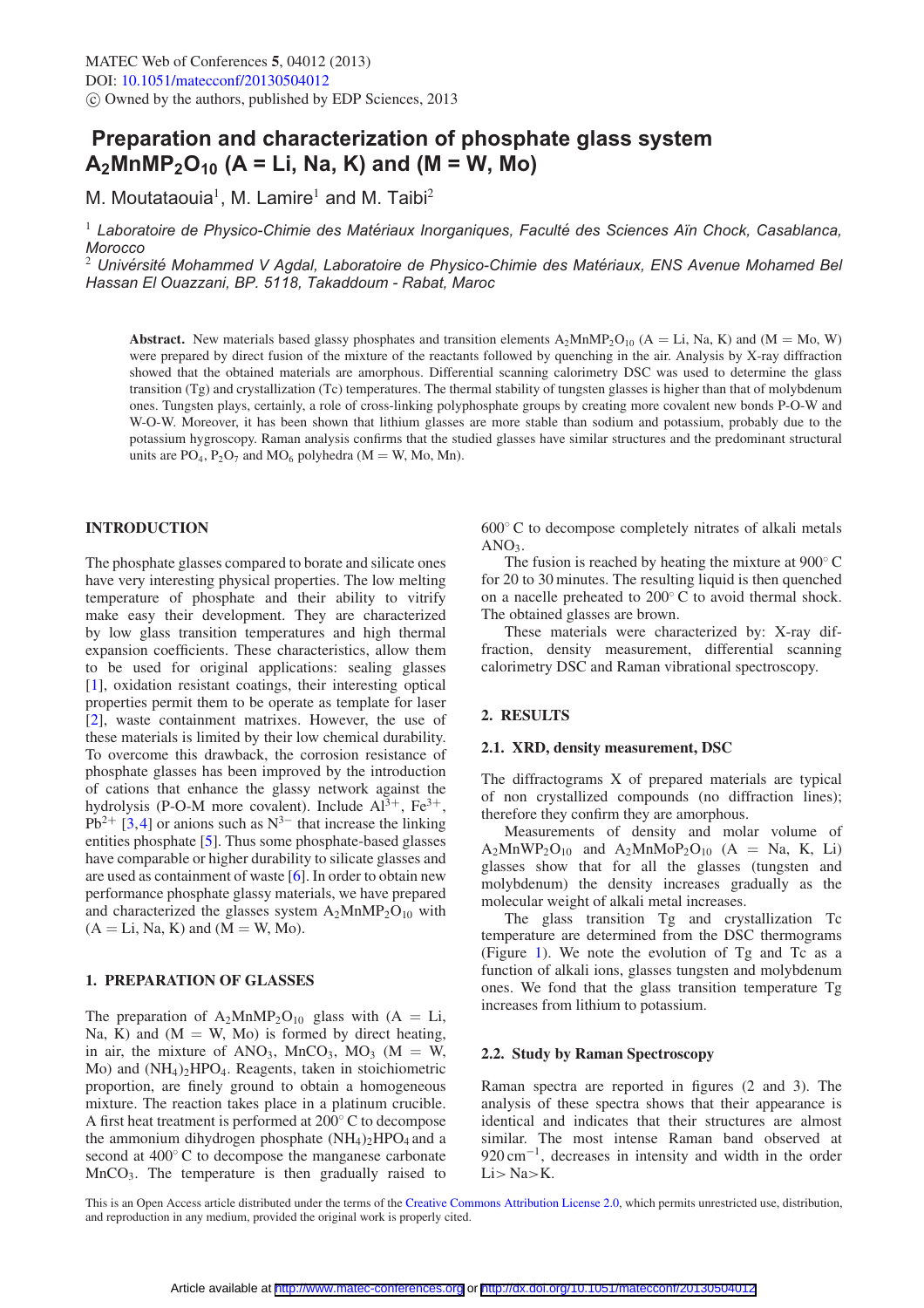<span id="page-1-0"></span>

**Figure 1.** DSC curves of glasses  $Li_2MnWP_2O_{10}$  (1),  $Na<sub>2</sub>MnWP<sub>2</sub>O<sub>10</sub>$  (2),  $K<sub>2</sub>MnWP<sub>2</sub>O<sub>10</sub>$  (3),  $Li<sub>2</sub>MnMoP<sub>2</sub>O<sub>10</sub>$  (4),  $Na<sub>2</sub>MnMoP<sub>2</sub>O<sub>10</sub>$  (5) and  $K<sub>2</sub>MnMoP<sub>2</sub>O<sub>10</sub>$  (6).



**Figure 2.** Raman spectra of the glasses  $Li<sub>2</sub>MnWP<sub>2</sub>O<sub>10</sub>$  (1),  $Na<sub>2</sub>MnWP<sub>2</sub>O<sub>10</sub>$  (2) and  $K<sub>2</sub>MnWP<sub>2</sub>O<sub>10</sub>$  (3).



**Figure 3.** Raman spectra of the glasses  $Li<sub>2</sub>MnMoP<sub>2</sub>O<sub>10</sub>$  (4),  $Na<sub>2</sub>MnMoP<sub>2</sub>O<sub>10</sub>$  (5) and  $K<sub>2</sub>MnMoP<sub>2</sub>O<sub>10</sub>$  (6).

#### **3. DISCUSSION**

#### **3.1. Density, thermal stability**

In the case of glasses with tungsten and molybdenum, the density increases gradually as the molecular weight of the alkali metal increases. It is known that changes in the molar volume (Vm) depend on the molecular weight of alkali metal ions introduced into the glass. This reflects the impact of the latter within the glass network. If the molar volume remains constant, we can conclude that the cation introduced is placed in the cavities of the network. A decrease in the molar volume shows that the introduced cation strengthens the network: it decreases the chaining of oxygen ions. An increase in molar volume is indicative of a network expansion [\[8\]](#page-2-6). We can thus explain the decrease of the molar volume by network cross-linking [\[9\]](#page-2-7).

The analysis of the DSC curves (Fig. [1\)](#page-1-0) of two sets of glasses (Tungsten (W), molybdenum (Mo)) allowed us to identify several types of thermal stability. The first on tungsten glasses which have higher Tg than molybdenum ones, the second type relates to molybdenum glasses which have a difference (Tc-Tg) relatively low (94 to  $144^\circ$ C) compared to tungsten glasses, the third observation corresponds to the absence of exothermic crystallization peaks for both  $Na<sub>2</sub>MnWP<sub>2</sub>O<sub>10</sub>$  and  $K<sub>2</sub>MnWP<sub>2</sub>O<sub>10</sub>$  glasses.

Therefore their thermal stability could not be evaluated numerically, but it is probably very high. In addition, the difference (Tc-Tg) (*>*170◦ C): Case of (lithium - tungsten) glass is higher than that on the molybdenum glass, confirming the high thermal stability of these glasses. The fourth type relates to  $K_2MnMoP_2O_{10}$  glass having two exothermic peaks (510 and 545◦ C) rather broad. They, probably, can be attributed to two crystalline phases.

The behavior of studied glasses is close to that of  $A_2MgWP_2O_{10}$  (A = K, Cs, Rb) [\[10](#page-2-8)]. The stability of the glasses devote them a great importance for future applications. For example, it is known that a temperature difference DT less than 100◦ C is suitable in industrial processes.

#### **3.2. Raman**

In last few years [\[11](#page-2-9)], numerous studies on the structure of the glasses were conducted. Nevertheless, the study of the structure of glasses is not easy to implement because they are characterized by a substantial disorder and a lack of large-scale three-dimensional periodicity. Vibrational spectroscopy (Raman and infrared) was the most suitable techniques for study of the glassy materials.

Previous studies [\[12](#page-2-10)] have reported that the addition of various oxides to  $P_2O_5$  leads the depolymerization of the network and the formation of different structures. It is also known that the structure of the glass depends on the O/P (oxygen/phosphorus) ratio and on the properties of the introduced oxides. The studied glasses contain  $MO_3$  $(M = W, Mo)$ , MnO and oxides of alkali A<sub>2</sub>O  $(A = Li,$ Na, K). Oxides of alkali ions are considered as network modifiers. However, oxides and  $MO<sub>3</sub>$  do not readily form the glass network. The O/P ratio for  $A_2O$  - MnO -  $P_2O_5$ composition is 3.5 and corresponds to a pyrophosphate structure. The addition of  $MO<sub>3</sub>$  increases the O/P ratio in  $A_2MnMP_2O_{10}$  glasses to 5. The real O/P is probably close to 3.5 than 5 because the  $W(Mo)O<sub>3</sub>$  oxides does not act as modifiers. The structure of the glass may be composed mainly of the pyrophosphate  $Q_1$  and orthophosphate  $Q_0$ groups  $(Q_n: n$  is the number of bridging oxygen atoms by PO4 tetrahedron). A great similarity was found between the Raman spectra of  $A_2MnMP_2O_{10}$  glasses studied in this work and those of  $[Rb_2MgWO_2(PO_4)_2]$  crystalline